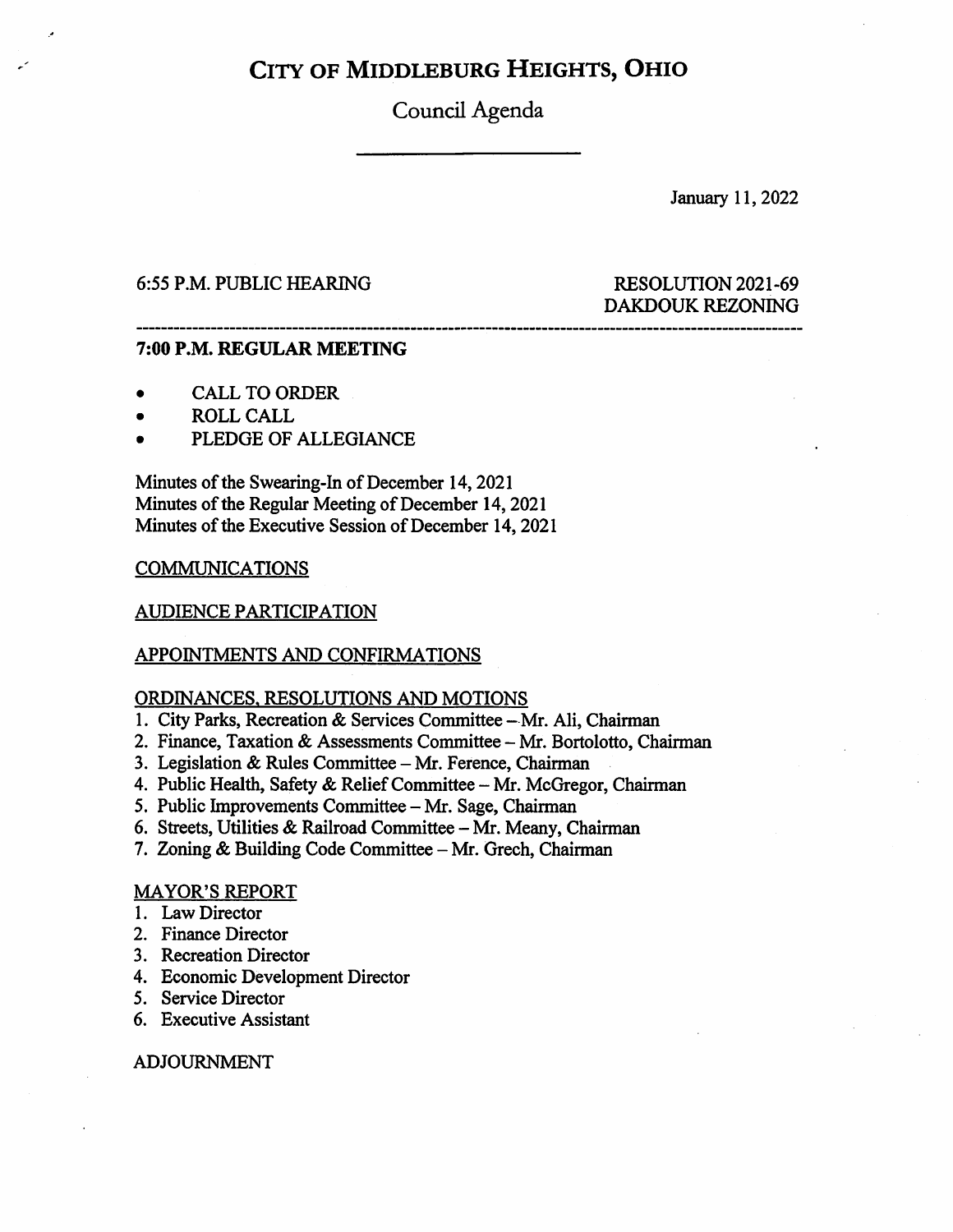### Council Agenda

JANUARY 11,2022 PAGE 2

### 2021 PENDING LEGISLATION

### RESOLUTION NO. 2021-69 - INTRODUCED BY COUNCILMAN GRECH

A Resolution rezoning permanent parcel number 371-17-016 from its present zoning classification MS (Motorist Service District) to GB (General Business District) use district classification. (Dakdouk Rezoning, 17791 Sheldon Road)

(First reading and referred to Planning Commission 9/28/21, Second reading 10/12/21, Public Hearing 1/11/22)

### ORDINANCE NO. 2021-90 - INTRODUCED BY COUNCILMAN GRECH

An Ordinance rezoning permanent parcel numbers 371-08-012, 371-08-008, 371-08-009, 371- 08-010, 371-08-013, 371-08-014 and 371-08-015 from their present zoning classification OB (Office Building District) and 371-08-011 from its present zoning classification Rl-A (One-Family A Residential District) to SR/LC (Senior Residence/Life Care District). (Omni Senior Living)

(First reading and referred to Planning Commission 11/9/21, Second reading 11/23/21, Public Hearing 1/25/22)

### UN-NUMBERED LEGISLATION

### INTRODUCED BY COUNCILMAN MEANY

An Ordinance authorizing the mayor to enter into a Memorandum of Understanding with the Cuyahoga Soil and Water Conservation District (SWCD) to carry out mandated responsibilities related to the NPDES Storm Water Permit.

### INTRODUCED BY MAYOR CASTELLI

An Ordinance to make supplemental appropriations for current expenditures and expenses for the City of Middleburg Heights for the calendar year 2022 and declaring an emergency.

### INTRODUCED BY MAYOR CASTELLI

An Ordinance extending a moratorium on the acceptance, processing and approval of applications for zoning, occupancy and/or building permits for dealers in secondhand articles use in all zoning districts of the city and declaring an emergency.

### INTRODUCED BY MAYOR CASTELLI

An Ordinance amending Chapter 127 "Police Division" of the Middleburg Heights Codified Ordinances.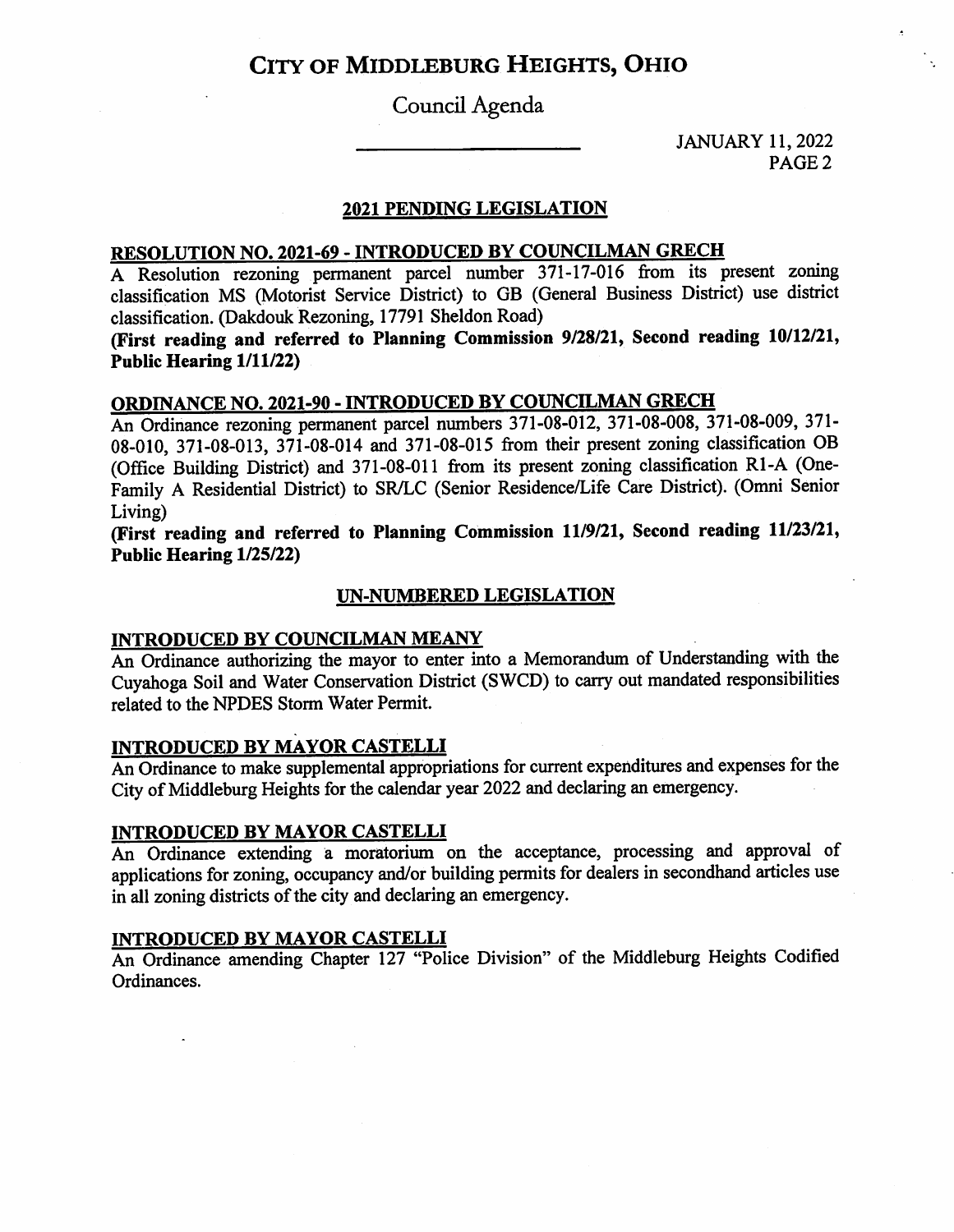# Council Agenda

JANUARY 11,2022 PAGE<sub>3</sub>

### ZONING & BUILDING CODE COMMITTEE - Mr. Grech, Chairman

- 9-24-19 Discussion regarding ordinance regulating fences
- 8-10-21 Rezoning application received from Camille Dakdouk to rezone property located at 17791 Sheldon Road
- 11-23-21 Rezoning application received from MV AH Holding EEC to rezone property on Pearl Road for a senior independent living development

### FINANCE, TAXATION & ASSESSMENTS COMMITTEE - Mr. Bortolotto, Chairman

### CITY PARKS, RECREATION & SERVICES COMMITTEE - Mr. Ali, Chairman

| $2 - 13 - 18$  | Dog Park                                                               |
|----------------|------------------------------------------------------------------------|
| $11 - 13 - 18$ | Ordinance No. 2018-92, Dedicated space for seniors in community center |
| ------         |                                                                        |

2-26-19 Proposed Charter Amendments - mayor term limits/firing of directors

### LEGISLATION & RULES COMMITTEE - Mr. Ference, Chairman

- Vote Abstention Rule 2-26-13
- Term Limits 9-10-19

PUBLIC HEALTH, SAFETY & RELIEF COMMITTEE - Mr. McGregor, Chairman<br>9-22-20 Hotel/Motel Security Legislation Hotel/Motel Security Legislation

# PUBLIC IMPROVEMENTS COMMITTEE - Mr. Dan Sage, Chairman<br>6-26-12 Police Department Expansion Project or new facility

Police Department Expansion Project or new facility

STREETS, UTILITIES & RAILROAD COMMITTEE - Mr. Meany, Chairman<br>1-22-19 Letter from Diane Bickett, Executive Director, dated January 7, 2 Letter from Diane Bickett, Executive Director, dated January 7, 2019 regarding ratification of the Cuyahoga County Solid Waste Management Plan update

# AD-HOC COMMITTEE<br>12-22-09 Preservatio

Preservation of the Little Red School House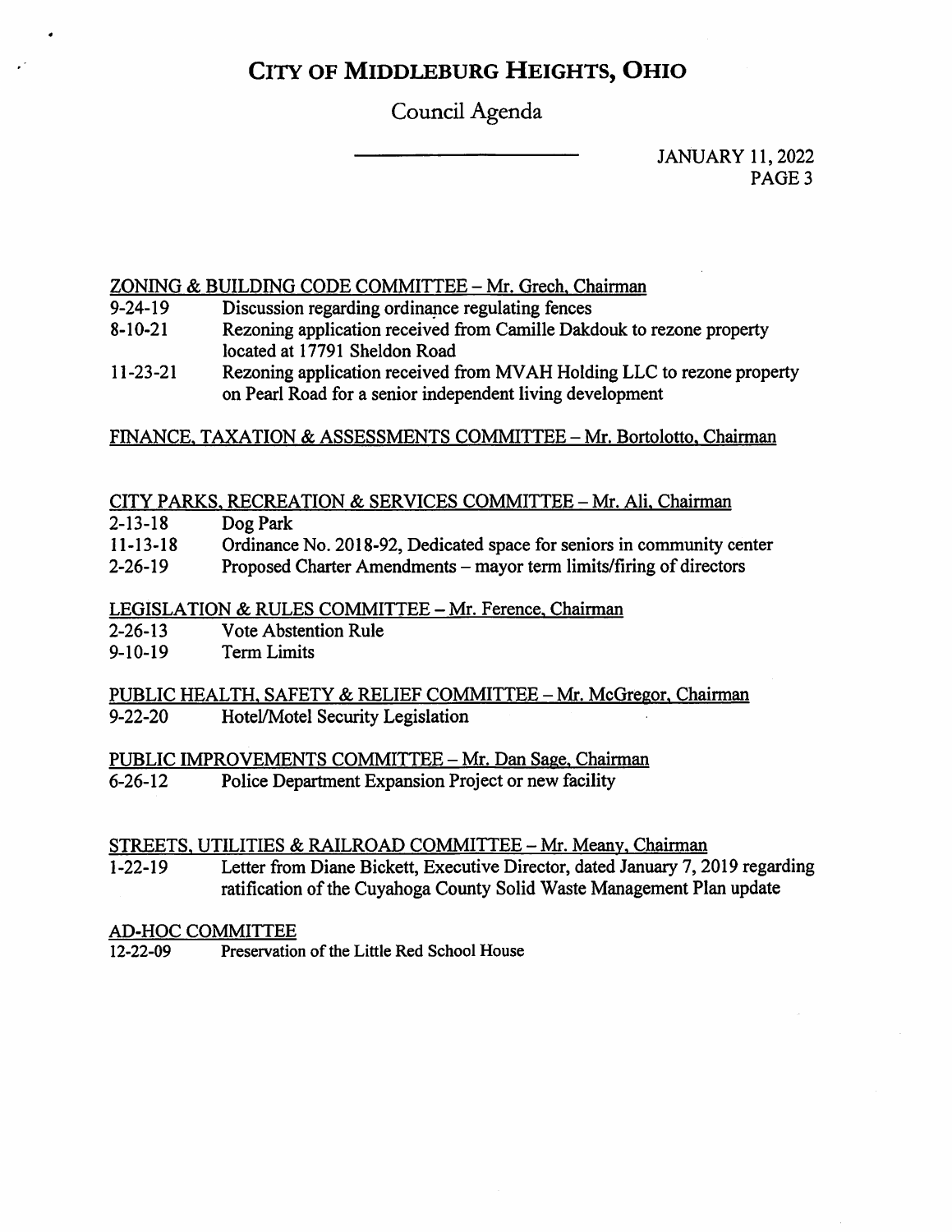. delivered mn 0 G 2022

# CITY OF MIDDLEBURG HEIGHTS, OHIO

Ordinance No. 2022-

Introduced By: Mr. Meany Co-Sponsors: Mr. Ali, Mr. McGregor

### AN ORDINANCE

# AUTHORIZING THE MAYOR TO ENTER INTO A MEMORANDUM OF UNDERSTANDING WITH THE CUYAHOGA SOIL AND WATER CONSERVATION DISTRICT (SWCD) TO CARRY OUT MANDATED RESPONSIBILITIES RELATED TO THE NPDES STORM WATER PERMIT

WHEREAS, the Cuyahoga Soil and Water Conservation District (SWCD) and the City of Middleburg Heights recognize the need for effective collaboration in protecting soil and water resources and in carrying out its mandated responsibilities, especially related to the National Pollutant Discharge Elimination System (NPDES) Storm Water Permit; and

WHEREAS, the Cuyahoga SWCD will provide technical assistance in implementing soil and water conservation measures that promote best practices for pollution prevention and corresponds with the City's Municipal Separate Storm Sewer System permit.

NOW, THEREFORE, BE IT ORDAINED BY THE COUNCIL OF THE CITY OF MIDDLEBURG HEIGHTS, STATE OF OHIO, AS FOLLOWS:

Section 1: Understanding with the Cuyahoga Soil and Water Conservation District (SWCD) for services related to storm water pollution prevention and stormwater quality management at a cost not to exceed \$23,000, a copy of which is attached hereto and marked "Exhibit A". That the Mayor is hereby authorized to enter into a Memorandum of

Section 2: Miscellaneous Contracts Fund up to \$23,000 to implement this Ordinance. That there is hereby appropriated from the Service Department

Section 3: It is hereby found and determined that all formal actions of this Council concerning and relating to the passage of this Ordinance were adopted in an open meeting of this Council, and that all deliberations of this Council and any of its committees that resulted in such formal actions were in meetings open to the public, in compliance with all legal requirements, including Chapter 107 of the Middleburg Heights Code and Section 121.22 of the Ohio Revised Code.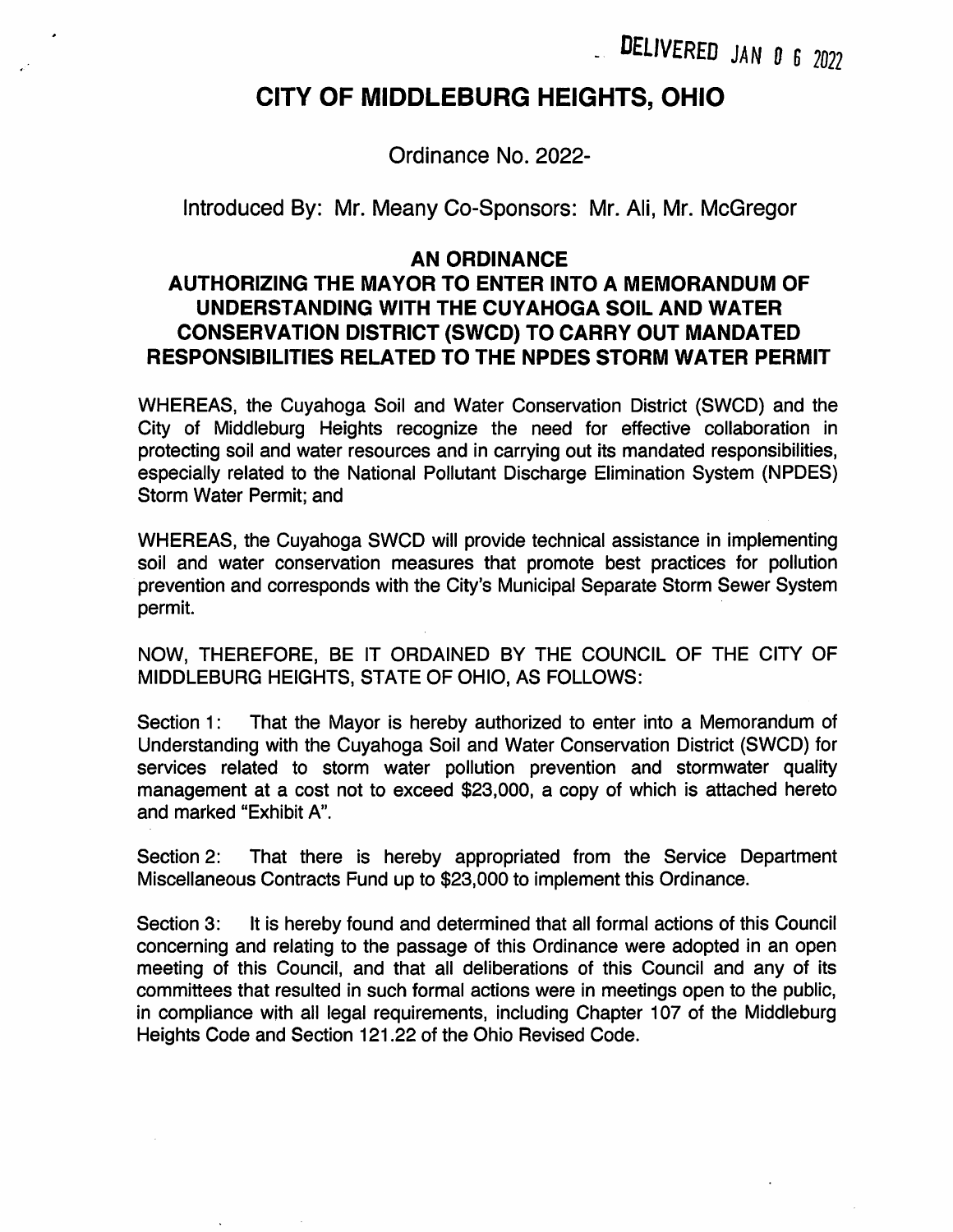Passed:

Attest:

Presented to Mayor: \_\_\_\_\_\_\_\_\_\_\_\_

|                   | Yea | <b>Nay</b> |
|-------------------|-----|------------|
| <b>Bortolotto</b> |     |            |
| Ali               |     |            |
| Sage              |     |            |
| Meany             |     |            |
| <b>McGregor</b>   |     |            |
| Ference           |     |            |
| Grech             |     |            |

President of Council

Clerk of Council Approved On:

Mayor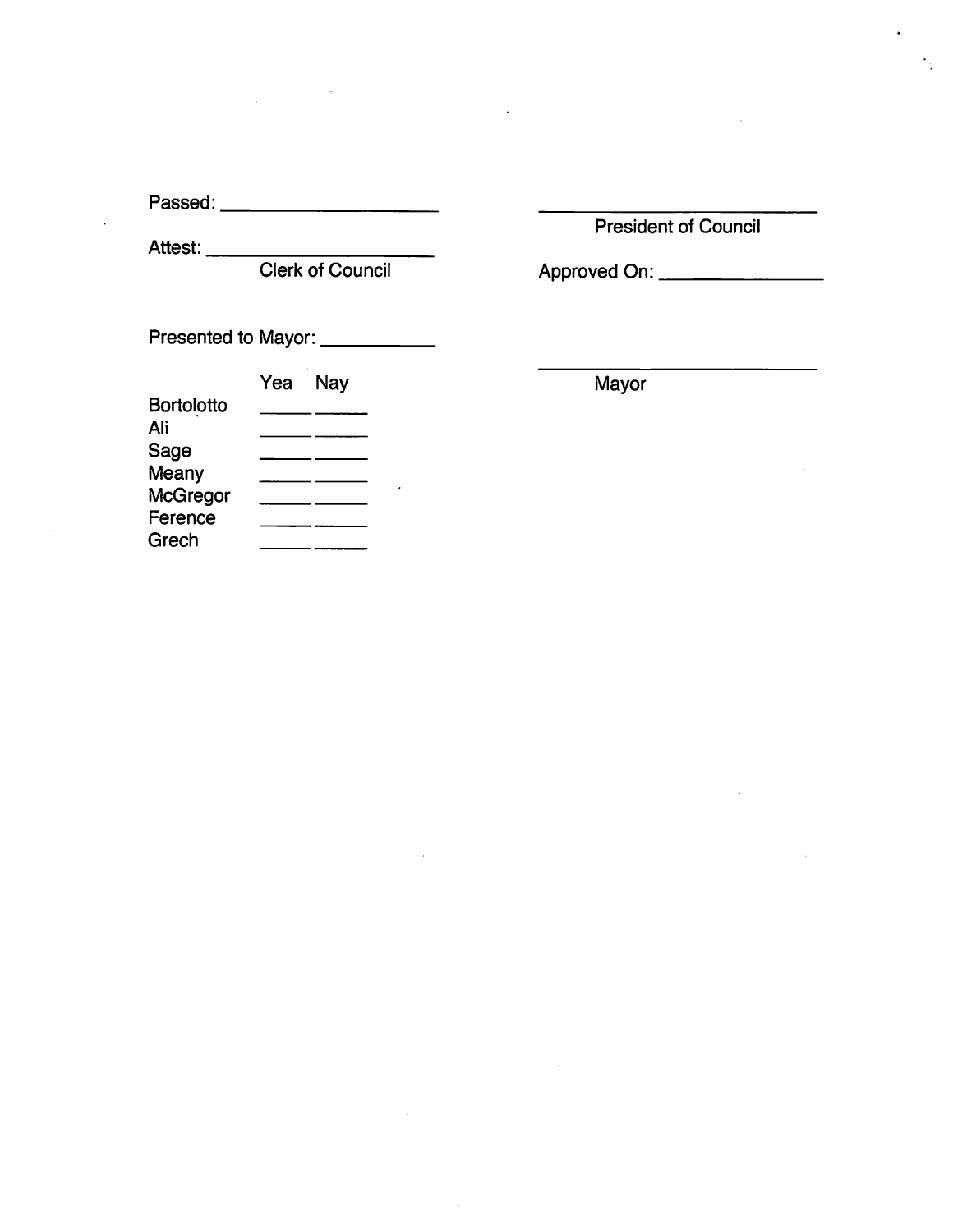# MEMORANDUM OF UNDERSTANDING Between the Cuyahoga Soil and Water Conservation District and the City of Middleburg Heights

This Memorandum of Understanding ("MOU") is made this day of Date"), between the Cuyahoga Soil and Water Conservation District (SWCD) and City of Middleburg Heights ("City"), for assistance with technical assistance in implementing soil and water conservation measures. day of  $\frac{2022}{200}$ ,  $\frac{2022}{200}$  ("Effective")

Purpose — Implementation of a conservation program that promotes best practices for pollution prevention and corresponds with the City's Municipal Separate Storm Sewer System permit.

Recognizing the need for effective collaboration in protecting soil and water resources and in carrying out its mandated responsibilities, especially related to the National Pollutant Discharge Elimination System (NPDES) Storm Water Permit, the City and the Cuyahoga SWCD aecept this agreement as the document which describes the process for exchange. Cooperation between these two units of government facilitates solutions to problems encountered by the City as it plans for the development/redevelopment and eonservation of its environment and water quality improvements. The Ohio Revised Code, Chapter 940, describes the Cuyahoga SWCD's authority for engaging in this Mutual Agreement.

NOW, THEREFORE, the parties' understanding is as follows:

### Project Tasks

The Cuyahoga SWCD and the City have mutually agreed to the scope of technical assistance related to pollution prevention on disturbed sites, including construction sites disturbing one or more acres of total land, including the entire area disturbed in the larger common plan of development or sale (>1 acre) as required under the NPDES rules. Construction activities disturbing less than one acre and not part of a larger common plan of development or sale of total land (<1 acre), and not covered under the NPDES rules, will be reviewed by the Cuyahoga SWCD as requested by the City.

The Cuyahoga SWCD will: (i) perform storm water pollution prevention plan (SWP3) reviews for proposed development, redevelopment and infrastructure renovation projects; (ii) perform abbreviated construetion plan reviews, as requested by the City; (iii) perform field reviews of active construction projects; (iv) perform long-term maintenance field reviews of post-constmction water quality facilities; and (vii) provide written technical advisory reports detailing plan review recommendations, site conditions, and recommendations for compliance and/or maintenance activities needed.

### NPDES, Minimum Control Measure 4 - Stormwater Pollution Prevention/Erosion & Sediment Control

1. The Cuyahoga SWCD will provide technical assistance, related to storm water pollution prevention and stormwater quality management, as requested, including:

Preliminary site planning meetings or conference calls

- a. Review of development, redevelopment, and infrastructure renovation plans for compliance with NPDES rules (Ohio Revised Code 3745 39-04 (B) (1) through (6)) and the current edition of Ohio's Rainwater and Land Development standard guidance manual
- b. Provide rapid field assessment of soils and soil quality; and
- c. Provide an annual report of all activities undertaken (including copies of any other data collected).

 $\ddot{\phantom{a}}$ 

- 2. The annual conservation program will include technical assistance related to NPDES covered construction activities of an estimated of:
	- a. 9-12 active construction sites  $(≥1$  acre)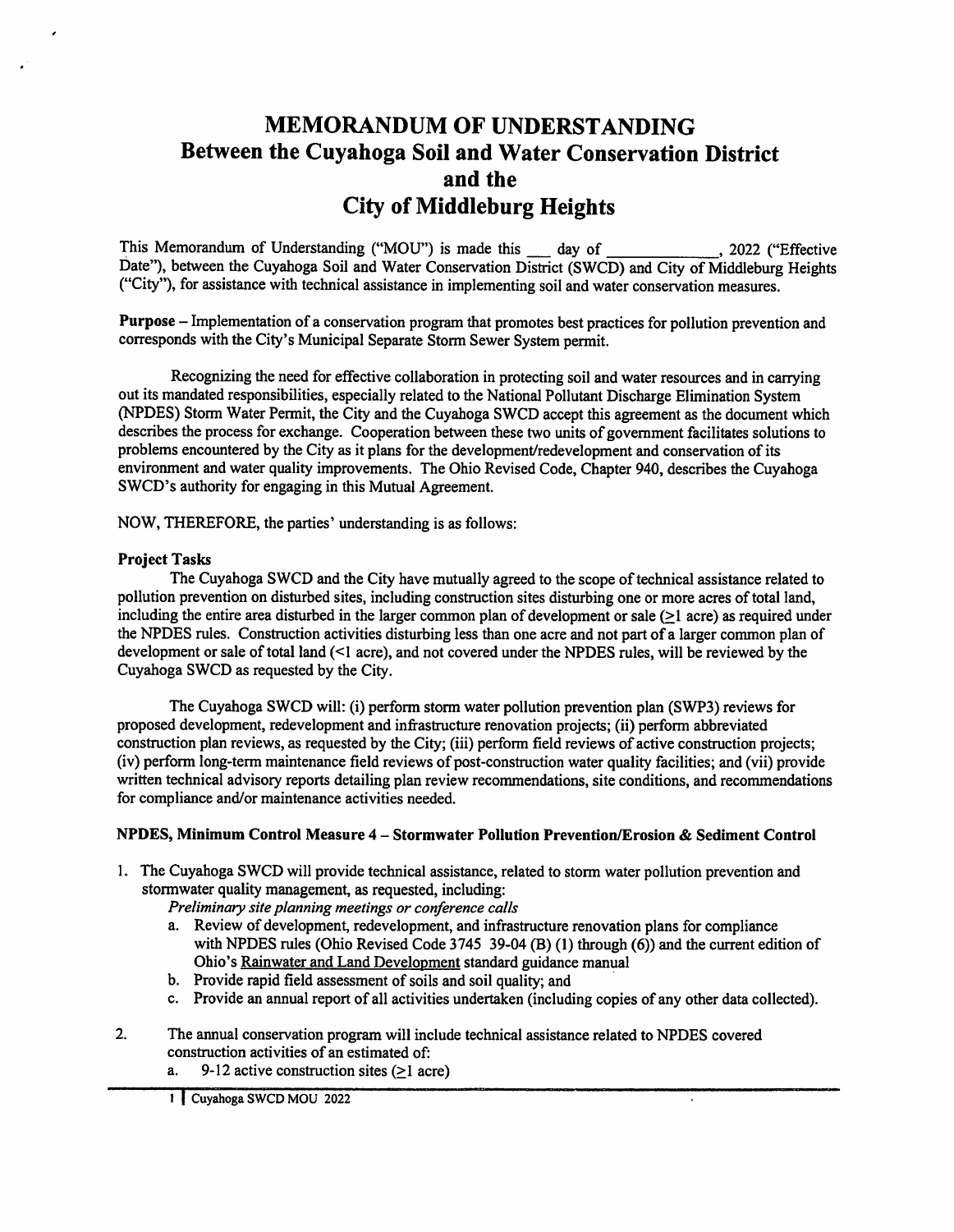- b. Initial SWP3 reviews, as received (>1 acre)
- Subsequent SWP3 review, as needed (>1 acre) c.
- Technical advisory inspections (field reviews) and reporting (12 per year per site) once construction begins d.
- Plan reviews for abbreviated construction plans will be performed by request of the City. e.
- 3. Construction site activities \$16,500.00

### NPDES, Minimum Control Measure 5 - Post Construction Stormwater Management

- As required under the MS4 Permit, the Cuyahoga SWCD will also provide annual inspections of all post construction stormwater control measures (water quality and water quantity basins): 1.
	- a. Transition meetings will be held with SWCD staff, city personnel and site personnel to review longterm operations and maintenance needs, and reporting requirements
	- 30-35 water quality and 20-25 water quantity stormwater control measures, annual long-term b. maintenance field reviews, including rapid field assessment, of post- construction water quality facilities
	- c. Technical advisory inspection and reporting to the City and landowners with SCMs on their properties
	- d. Project file management
	- e. Mapping of facility locations
	- f. Maintenance program fact sheets, individual site assessments and training, when needed
- 2. Post-Construction Program-\$6,500

### The Cuyahoga SWCD will also provide technical advice on planning issues, including:

- a. I echnical assistance on local legislation if the City pursues universal application of accepted best management practices at construction sites
- b. Sound *storm water* management
- c. Protection of sensitive natural areas
- d. General evaluation of sensitive areas such as creeks, floodplains, soils, slopes, wetlands, watersheds, woodlands, or other unique areas that are planned for development
- e. Recommendations for stream bank and wetlands restoration, slope erosion control; and
- Small drainage systems and wildlife habitat enhancements. f

### City's Role Related to Storm Water Pollution Prevention Activities

- 1. The City will designate someone to serve as the City's liaison for the storm water pollution prevention program.
- 2. The City will recognize the environmental and economic functions of naturally vegetated open spaces, such as wetlands, stream corridors, ravines, woodlands, and fields as worthy of the City's protection as open space.
- 3. The City will utilize the Cuyahoga SWCD's technical assistance including plan reviews, project inventories, evaluations, and inspections of planned construction sites, water quality and water quantity basins or sensitive natural areas of concern.
- 4. The City will direct builders, developers, and consultants to the Cuyahoga SWCD for assistance on planning and conservation early in the concept planning stage of the construction planning cycle.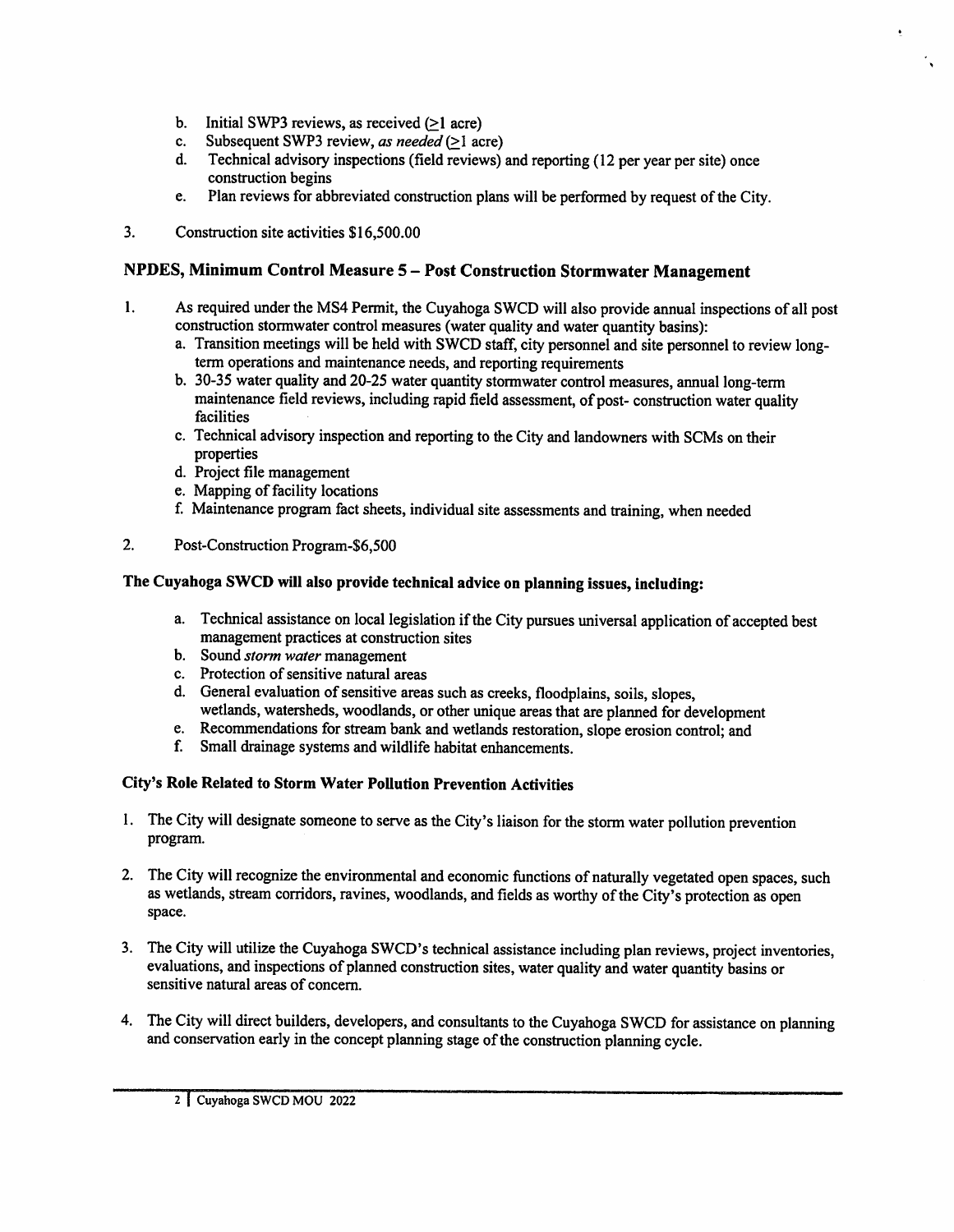- 5. I he City will adopt, apply, and enforce Cuyahoga SWCD recommendations by not authorizing commencement and/or issuing work stoppage and other remedies.
- 6. The City will provide the Cuyahoga SWCD with field surveys, proposed layouts, designs or meeting notices needed for adequate technical assistance in a timely manner.
- 7. In eCity recognizes that the Cuyahoga SWCD has no regulatory authority to enforce NPDES rules.

### Agreed Procedures

- $\bullet$ The City agrees to grant an annual conservation appropriation to the SWCD for Storm Water Pollution Prevention programs implementation, not to exceed \$23,000 per twelve-month period following the Effective Date and the Cuyahoga SWCD agrees to use the grant funds to provide a comprehensive conservation program for the City.
- The City and the SWCD will determine the most effective manner to appropriate the funds.
- The City will provide a resolution to the SWCD that acknowledges this working agreement and provides documentation to facilitate dispersal of funds to the SWCD on an annual basis.
- That the Cuyahoga SWCD is not granted regulatory authority in the Ohio Revised Code.  $\bullet$
- $\bullet$ That the Cuyahoga SWCD and the City will meet at least once a year to coordinate a work plan and exchange information.
- The Cuyahoga SWCD will provide the City with a written annual summary, relevant to its role, as outlined  $\bullet$ in this MOD.
- The NPDES rules, current edition of Ohio's Rainwater and Land Development standard guidance manual,  $\bullet$ and standards of the USDA, Natural Resources Conservation Service will be used in planning and application of conservation measures.
- That both parties will review quality of assistance and address concerns as they arise.
- There shall be no discrimination exercised against any person because of race, color, religion, national origin, sex, gender, ancestry, age, disability, sexual orientation, sexual identify, genetic information, political affiliation, or military status when fulfilling the purpose of this engagement.
- The City recognizes the Cuyahoga SWCD's obligation to make its reports and other written materials available to the public on request in accordance with the Ohio Public Records Act.

### Term, Renewal, Termination

The term of this MOU shall commence on the date (the "Initial Effective Date") SWCD receives written notice from the City, in a form approved by SWCD and in accordance with Sections 5705.41 and 5705.44 of the Ohio Revised Code, as applicable, indicating that the City has agreed to provide funds, in an amount agreed to by the parties, to support SWCD's general operations for the following 12-month period (the "Initial City Notice"). The parties acknowledge, understand, and agree that any such funding shall be for the purposes of the District's general operations for a period of 12 calendar months following the Initial Effective Date (the "Initial MOU Term") and that this MOU shall terminate on the 12-month anniversary of the Initial Effective Date in the event the City does not renew this MOU as set forth herein.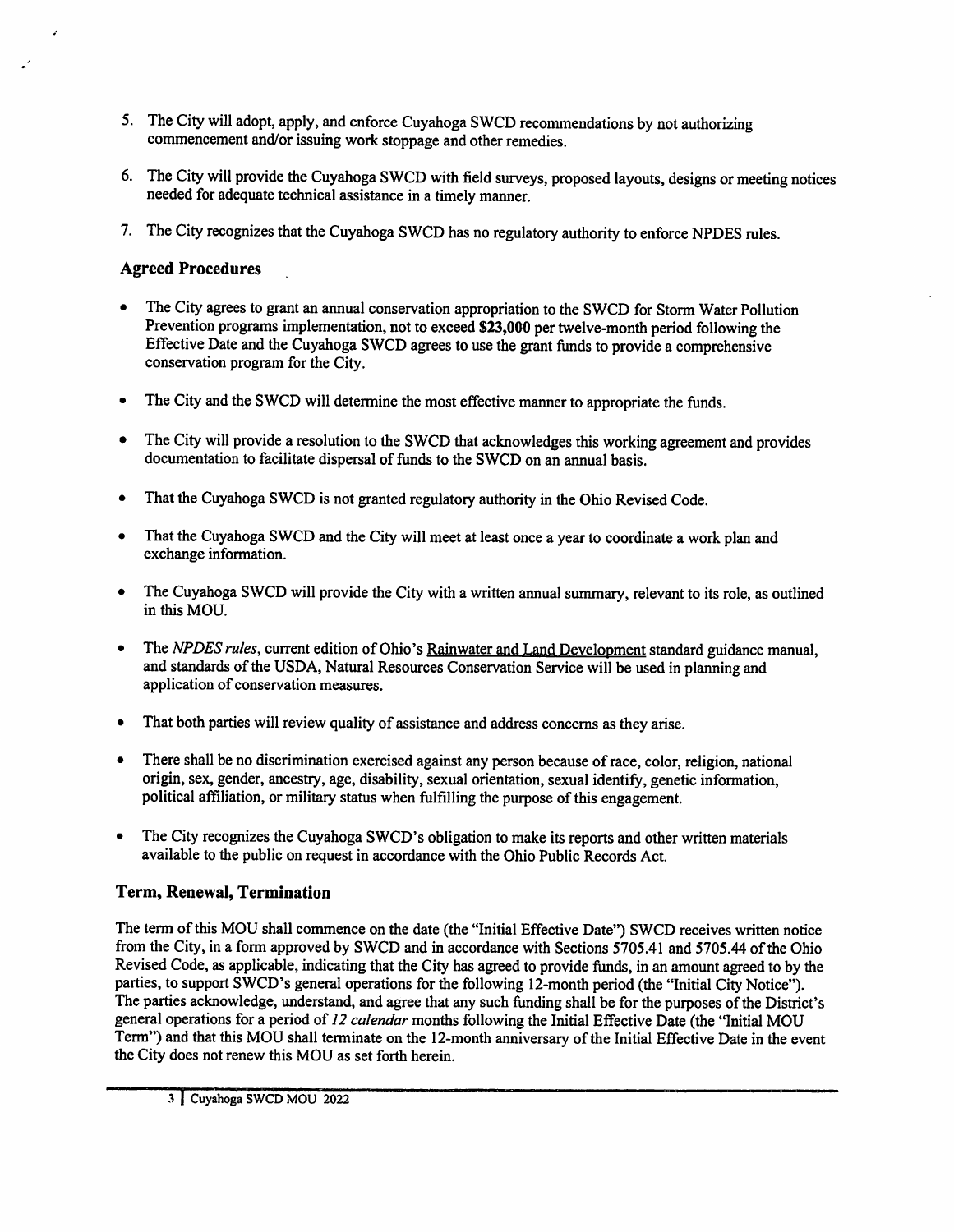This MOU may be renewed by City for any 12-month period following the Initial MOU Term (a "Subsequent MOU Temi") provided that the SWCD receives written notiee, as described above (a "Subsequent City Notice"), not less than 30 days prior to expiration of the Initial MOU Term (the date the District receives a Subsequent City Notice, a "Subsequent Effective Date"), and shall continue to renew for any 12-month period provided that the SWCD receives a Subsequent City Notice not less than 30 days prior to expiration of any Subsequent MOU Term then in effect.

This MOU may be amended or terminated at any time by mutual consent of both parties or the agreement may be terminated by either party giving thirty (30) day's advance written notice to the other.

In witness thereof, the Memorandum executed and agreed to on the latest day, month and year written below:

Cuyahoga Soil & Water Conservation District

City of Middleburg Heights

By: Sherri Lippus Chair

By: Hon. Matthew Castelli Mayor

Date: Date: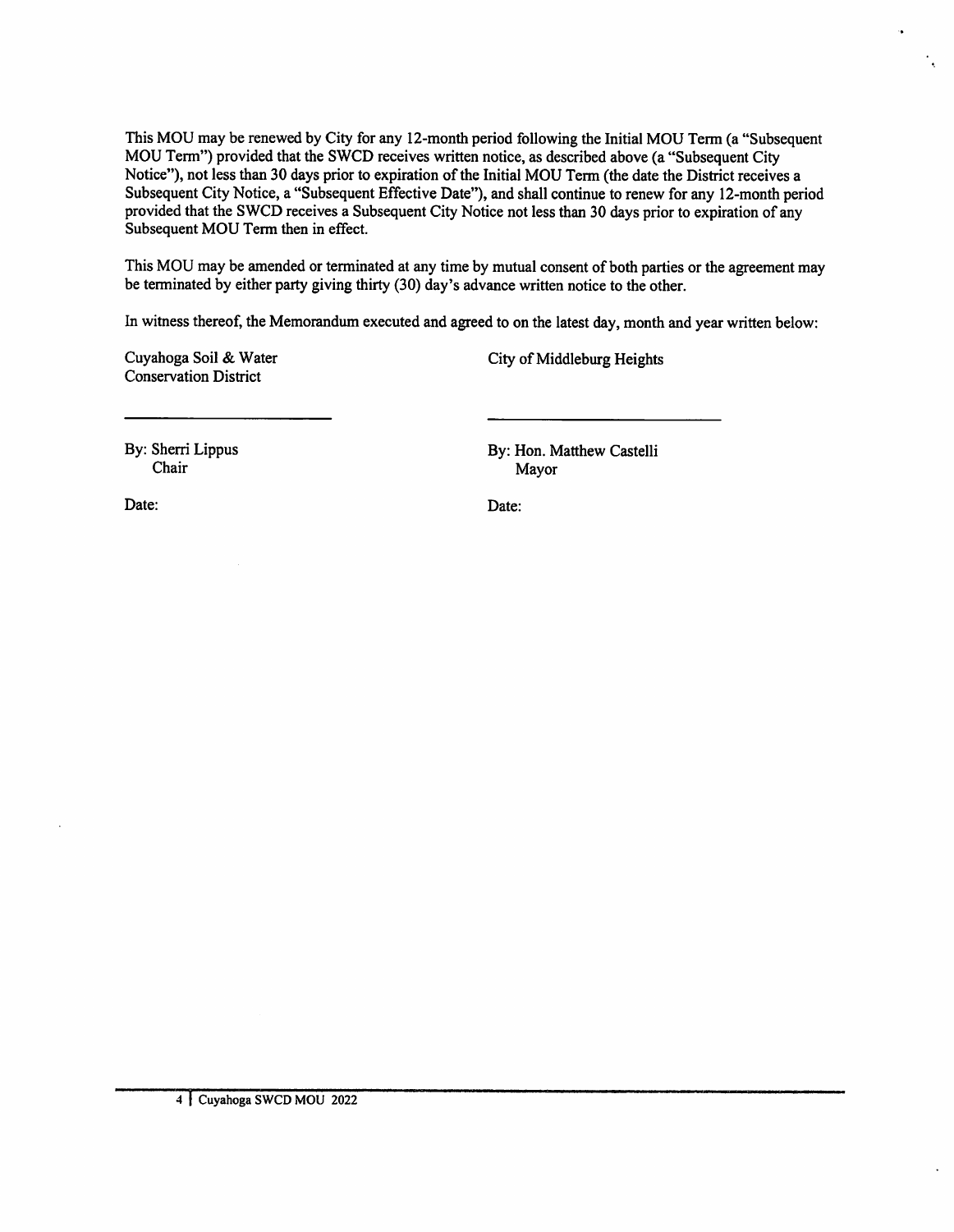# Ordinance No. 2022-

### Introduced by; Mayor Matthew Castelli

### AN ORDINANCE TO MAKE SUPPLEMENTAL APPROPRIATIONS FOR CURRENT EXPENDITURES AND EXPENSES FOR THE CITY OF MIDDLEBURG HEIGHTS FOR THE CALENDAR YEAR 2022 AND DECLARING AN EMERGENCY

### BE IT ORDAINED BY THE COUNCIL OF THE CITY OF MIDDLEBURG HEIGHTS, CUYAHOGA COUNTY, STATE OF OHIO:

Section 1. That in order to provide for current expenditures and expenses for the City of Middleburg Heights for the calendar year 2022, the following sums be appropriated from the Capital Improvements Fund:

|                                                   | Increase   |
|---------------------------------------------------|------------|
| <b>Description</b>                                | (Decrease) |
| Capital – Service - 2022 Pickup Truck Replacement | 7,000.00   |
| Total Increase to the Capital Improvements Fund   | 7,000.00   |

Section 2. relating to the passage of this ordinance were adopted in an open meeting of this council, and that all deliberations of this council and any of its committees that resulted in such formal actions were in meetings open to the public, in compliance with all legal requirements including chapter 107 of the Codified Ordinances and section 121.22 of Ohio Revised Code. That it is hereby found and determined that all formal actions of this council concerning and

Section 3. for the preservation of the public peace, health and safety of the citizens of the City of Middleburg Heights, Ohio. Such emergency being the necessity of supplementing appropriations from the above listed funds and accounts in order to allow the City to pay outstanding obligations of the City for the year 2022. Therefore, this ordinance shall take effect and be in force immediately upon its passage and approval by the Mayor. That this ordinance is hereby declared to be an emergency measure, immediately necessary

| <b>PASSED</b>                   |             |             |                      |
|---------------------------------|-------------|-------------|----------------------|
| ATTEST:                         |             |             | PRESIDENT OF COUNCIL |
| <b>CLERK OF COUNCIL</b>         |             |             |                      |
| PRESENTED TO MAYOR              |             |             | <b>APPROVED ON:</b>  |
| <b>BORTOLOTTO</b>               | <b>YEAS</b> | <b>NAYS</b> |                      |
| <b>ALI</b><br><b>SAGE</b>       |             |             | <b>MAYOR</b>         |
| <b>MEANY</b><br><b>MCGREGOR</b> |             |             |                      |
| <b>FERENCE</b><br><b>GRECH</b>  |             |             |                      |
|                                 |             |             |                      |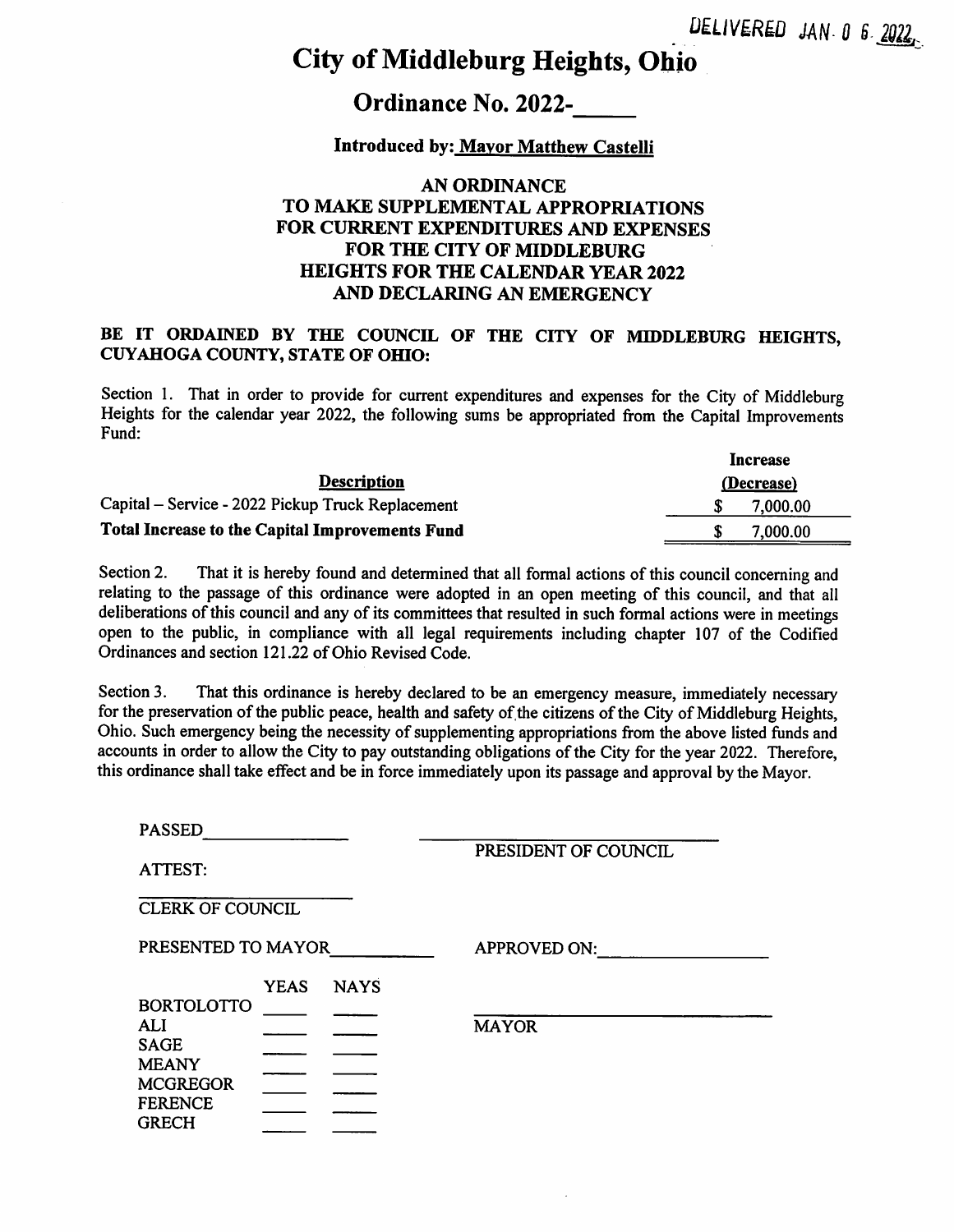# CITY OF MIDDLEBURG HEIGHTS, OHIO

Ordinance No. 2022-

### Introduced By: Mayor Matthew Castelli

### AN ORDINANCE

# EXTENDING A MORATORIUM ON THE ACCEPTANCE, PROCESSING, AND APPROVAL OF APPLICATIONS FOR ZONING, OCCUPANCY AND/OR BUILDING PERMITS FOR DEALERS IN SECONDHAND ARTICLES USE IN ALL ZONING DISTRICTS OF THE CITY AND DECLARING AN EMERGENCY

WHEREAS, Ordinance 2019-82, passed June 25, 2019 established a temporary moratorium on the acceptance, processing, and approval of applications for zoning, occupancy and/or building permits for dealers in secondhand articles use in all zoning districts of the City and Ordinances 2019-126, passed December 10, 2019 and 2020-44, passed May 21, 2020, 2020-94, passed November 24, 2020, and 2021-54, passed July 13, 2021 extended the moratorium for an additional period of six months from the effective date of the Ordinances; and

WHEREAS, The City of Middleburg Heights may regulate the location and approval of Dealers in Secondhand Articles; and

WHEREAS, The City of Middleburg Heights seeks to avoid an over-concentration of Dealers in Secondhand Articles and desires to encourage a greater diversity of retail activity and purchasing options within the City; and

WHEREAS, the City of Middleburg Heights is working together with the Cuyahoga County Planning Commission to develop a comprehensive, useable, and actionable Master Plan for the City of Middleburg Heights; and

WHEREAS, the Master Plan will document all recommendations regarding issues related to Land Use and Zoning, Building and Land Vacancy, Economic Development, Environment and Transportation; and

WHEREAS, the City is simultaneously undergoing a Zoning Code update project with the assistance of a land use planning and zoning professional; and

WHEREAS, this ordinance will temporarily preserve the status quo pending further study of a new Comprehensive Master Plan and Zoning Code update; and

WHEREAS, the Mayor and Council have determined the extension of this moratorium will protect the planning process and will be in the best interest of the community, health, safety, and welfare to undertake a review of the Middleburg Heights Zoning Code and to consider updates so that any necessary regulations conform to the goals of the City of Middleburg Heights.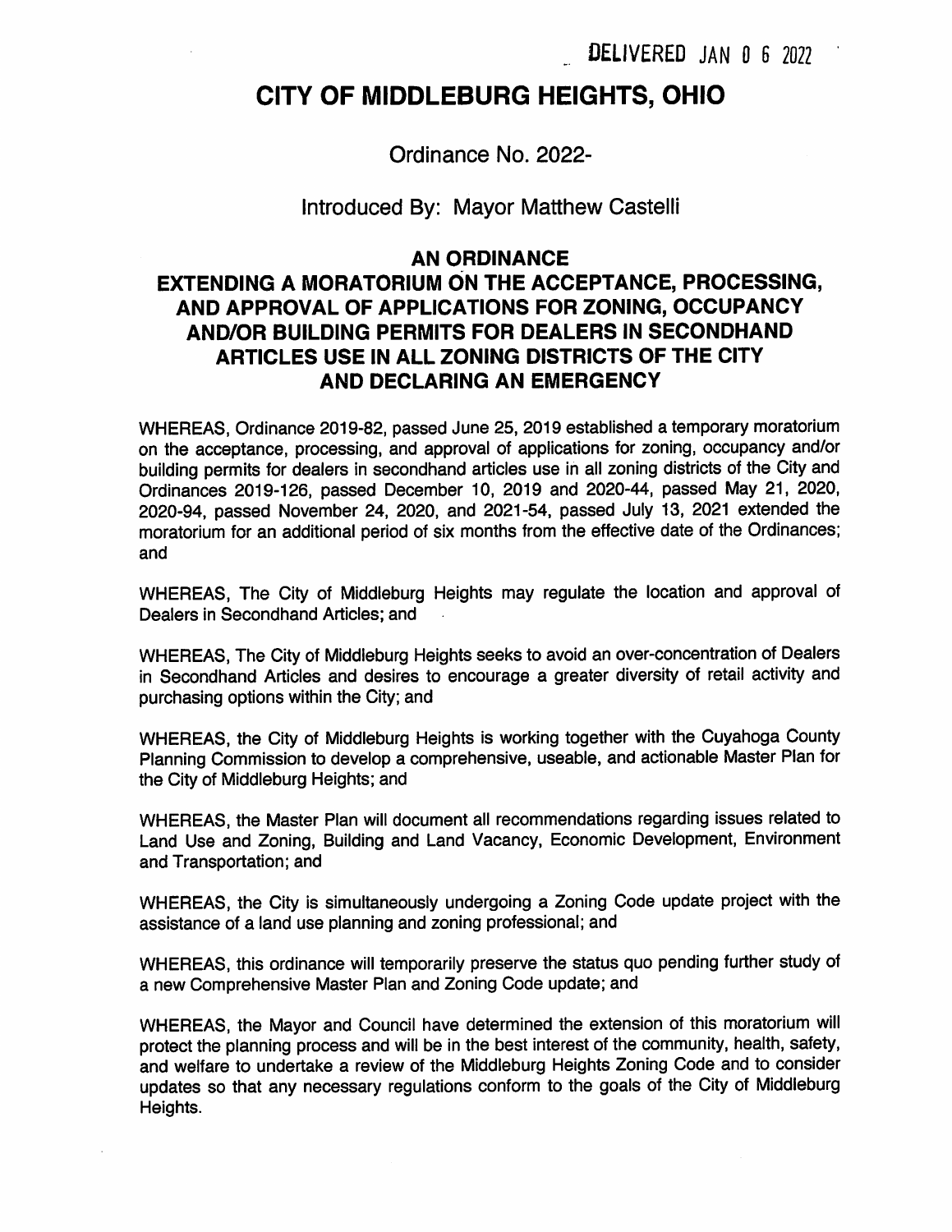NOW, THEREFORE, BE IT ORDAINED BY THE COUNCIL OF THE CITY OF MIDDLEBURG HEIGHTS, STATE OF OHIO, AS FOLLOWS:

Section 1: period of six months from the effective date of this Ordinance, the City shall not accept, process, or approve any applications from or for Dealers in Secondhand Articles uses in all Zoning Districts of the City during said period. That the Mayor and Council hereby extend a moratorium for an additional

Section 2: Council, and Planning Commission can continue review of the Middleburg Heights Zoning Code and consider amendments thereof relative to the location and approval process for Dealers in Secondhand Articles. The purpose of this extended moratorium is so that the City Administration,

Section 3: or any provision of the Codified Ordinances of the City, the provisions of this Ordinance shall prevail. Whenever the provisions of this Ordinance conflict with any other Ordinance

Section 4: the effective date of this Ordinance, or until changes are enacted to amend the Codified Ordinance of the City of Middleburg Heights to address these issues, or until Council approves legislation explicitly revoking this moratorium, whichever occurs first. The extended moratorium shall be in effect for a period of six months from

Section 5: concerning and relating to the passage of this Ordinance were adopted in an open meeting of this Council, and that all deliberations of this Council and any of its committees that resulted in such formal actions were in meetings open to the public, in compliance with all legal requirements, including Chapter 107 of the Middleburg Heights Code and Section 121.22 of the Ohio Revised Code. It is hereby found and determined that all formal actions of this Council

Section 6: immediately necessary for the preservation of the public peace, health, safety, and welfare of said City. Wherefore, provided this Ordinance receives the affirmative vote of at least twothirds (2/3) of the members of Council it shall take effect and be in force immediately upon its passage and approval by the Mayor. That this Ordinance is hereby declared to be an emergency measure

Passed: **Example** 

Presented to Mayor:

President of Council

Ference Grech

Attest: <u>Attest:</u> Approved On:

Clerk of Council

|                   | Yea | Nay |
|-------------------|-----|-----|
| <b>Bortolotto</b> |     |     |
| Ali               |     |     |
| Sage              |     |     |
| Meany             |     |     |
| <b>McGregor</b>   |     |     |

 $\overline{\phantom{a}}$ 

Mayor